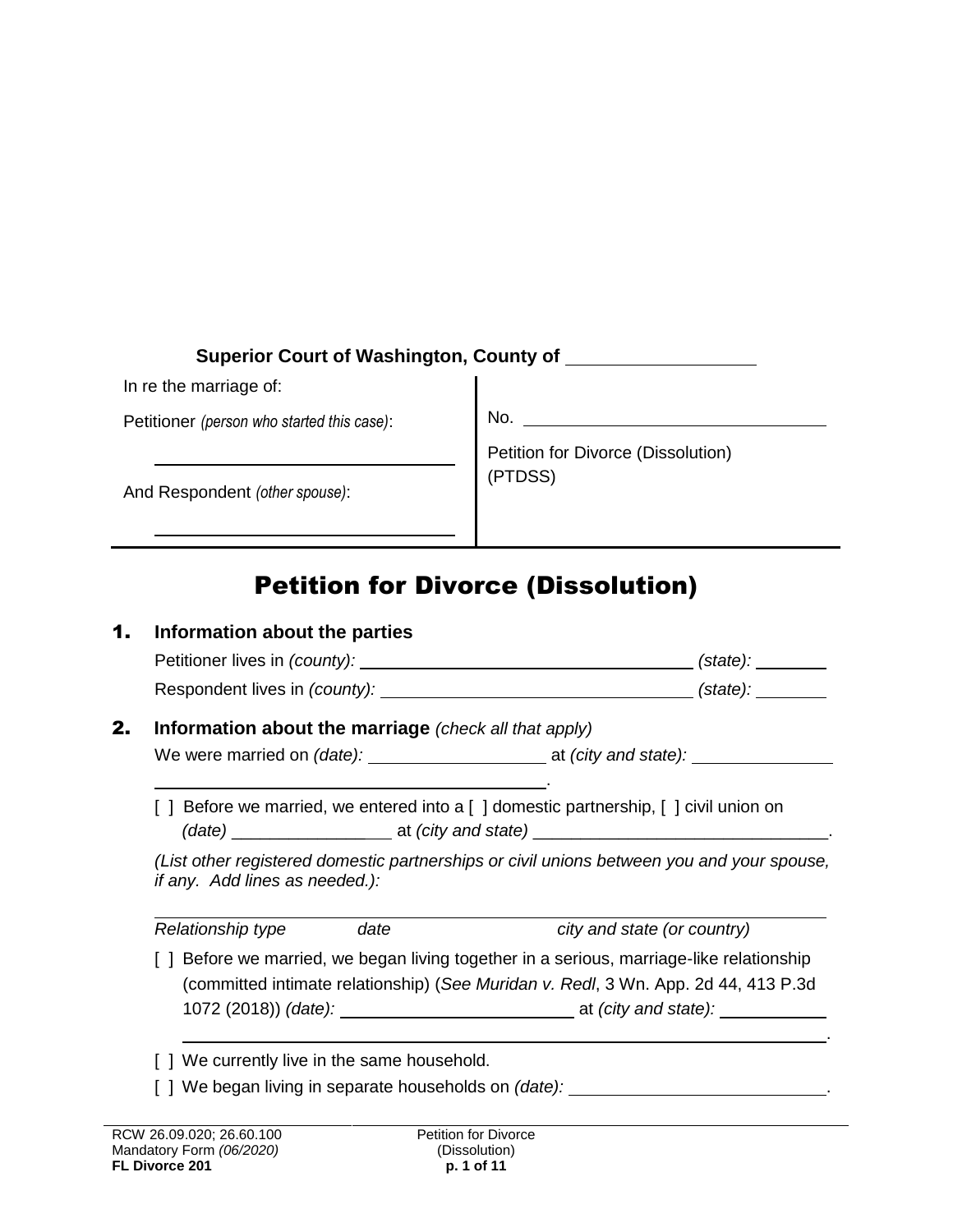# 3. **Request for divorce**

This marriage is irretrievably broken. I ask the court to dissolve our marriage and any domestic partnerships or civil unions. Our marital community ended on *(check one):*

- [ ] the date this Petition is filed.
- [ ] *(date):* , which is when *(check all that apply):*
	- [ ] one of us moved to a separate household.
	- [] we separated our assets and debts.
	- [ ] we agreed the marital community ended.
	- [ ] other *(specify):*

## 4. **Jurisdiction over the spouses**

The court has jurisdiction over the marriage because at least one of the spouses lives in Washington state, or is stationed in this state as a member of the armed forces.

- [ ] The court **has** personal jurisdiction over the Respondent because *(check all that apply):*
	- [ ] The Respondent lives in Washington state.
	- [ ] The Petitioner and Respondent lived in Washington state while they were married, and the Petitioner still lives in this state or is stationed in this state as a member of the armed forces.
	- [ ] The Petitioner and Respondent may have conceived a child together in this state.
	- [ ] Other *(specify):*
- [ ] The court **does not** have personal jurisdiction over the Respondent. *(This may limit the court's ability to divide property and debts, award money, set child support or spousal support, or approve a restraining order or protection order.)*

# 5. **Is one of the spouses pregnant?**

| (Check one):                               | <b>Note:</b> The law considers the other spouse to be the parent of any child born                                                                                                                                                          |  |
|--------------------------------------------|---------------------------------------------------------------------------------------------------------------------------------------------------------------------------------------------------------------------------------------------|--|
| I I No I I Yes                             | during the marriage or within 300 days after it ends. If the other spouse is<br>not the parent, either spouse may file a Petition to Decide Parentage (form                                                                                 |  |
| If Yes, who is pregnant?<br>[ ] Petitioner | FL Parentage 301) in court. In most cases, the deadline to file the Petition to<br>Decide Parentage is before the child turns four. (See RCW 26.26A.115,<br>26.26A.435.)                                                                    |  |
| [ ] Respondent                             | If everyone agrees, both spouses and the child's biological father can sign an<br>Acknowledgment (and Denial) of Parentage. Those forms must be notarized<br>and filed with the Washington State Registrar of Vital Statistics to be valid. |  |

## 6. **Children of the marriage**

- [ ] My spouse and I have **no** children together who are still dependent. *(Skip to* 7*.)*
- [ ] My spouse and I have the following children together who are still dependent *(only list children you and your spouse have together, not children from other relationships):*

| Child's name | Age | Child's name |  |
|--------------|-----|--------------|--|
|              |     |              |  |
|              |     |              |  |
|              |     |              |  |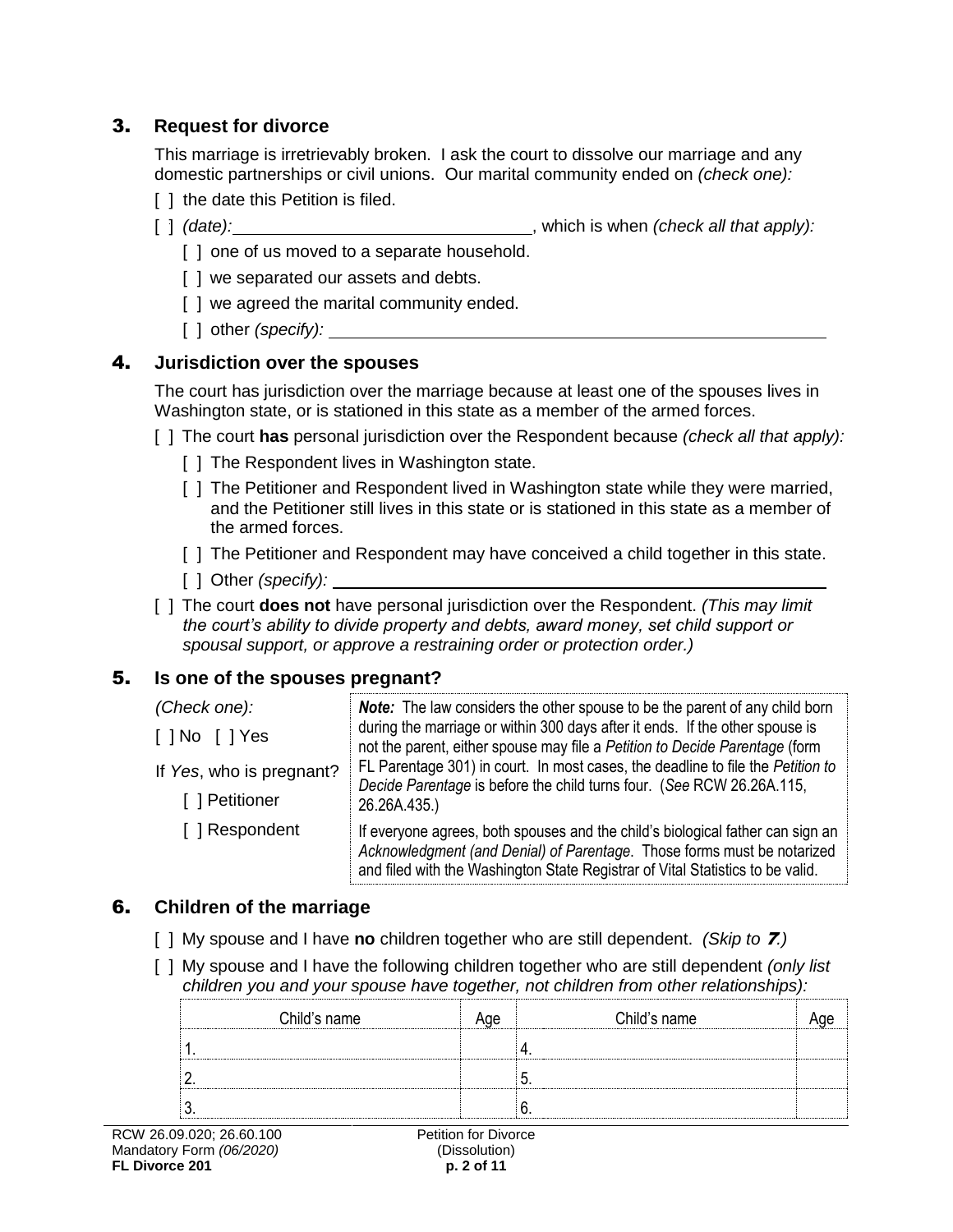#### **a. Children's home/s**

During the past 5 years have any of the children lived:

- on an Indian reservation,
- outside Washington state,
- **in a foreign country, or**
- with anyone who is not a party to this case?
- [ ] No. *(Skip to b.)*

[ ] Yes. *(Fill out below to show where each child has lived during the last 5 years.)*

| Dates        | Children                                        | Lived with                                                   | In which state,<br>Indian reservation,<br>or foreign country |
|--------------|-------------------------------------------------|--------------------------------------------------------------|--------------------------------------------------------------|
| From:<br>To: | [ ] All children<br>$[ ]$ (Name/s):             | [ ] Petitioner<br>[ ] Respondent<br>$[$ ] Other (name):      |                                                              |
| From:<br>To: | [ ] All children<br>$[ ]$ (Name/s):             | [ ] Petitioner<br>[ ] Respondent<br>$[$ ] Other (name):      |                                                              |
| From:<br>To: | [ ] All children<br>$\lceil$ $\lceil$ (Name/s): | [ ] Respondent<br>[ ] Petitioner<br>$[$ ] Other (name):      |                                                              |
| From:<br>To: | [ ] All children<br>$[ ]$ (Name/s):             | [ ] Petitioner<br>[ ] Respondent<br>[ $\int$ ] Other (name): |                                                              |
| From:<br>To: | [ ] All children<br>$[ ]$ (Name/s):             | [ ] Petitioner<br>[ ] Respondent<br>[ $] Other (name):$      |                                                              |

#### **b. Other people with a legal right to spend time with a child**

Do you know of anyone besides you and your spouse who has (or claims to have) a legal right to spend time with any of the children?

| Name of person | Children this person may have<br>the right to spend time with |
|----------------|---------------------------------------------------------------|
|                | [ ] All children<br>$[ ]$ (Name/s):                           |
|                | [ ] All children<br>$[$ $]$ (Name/s):                         |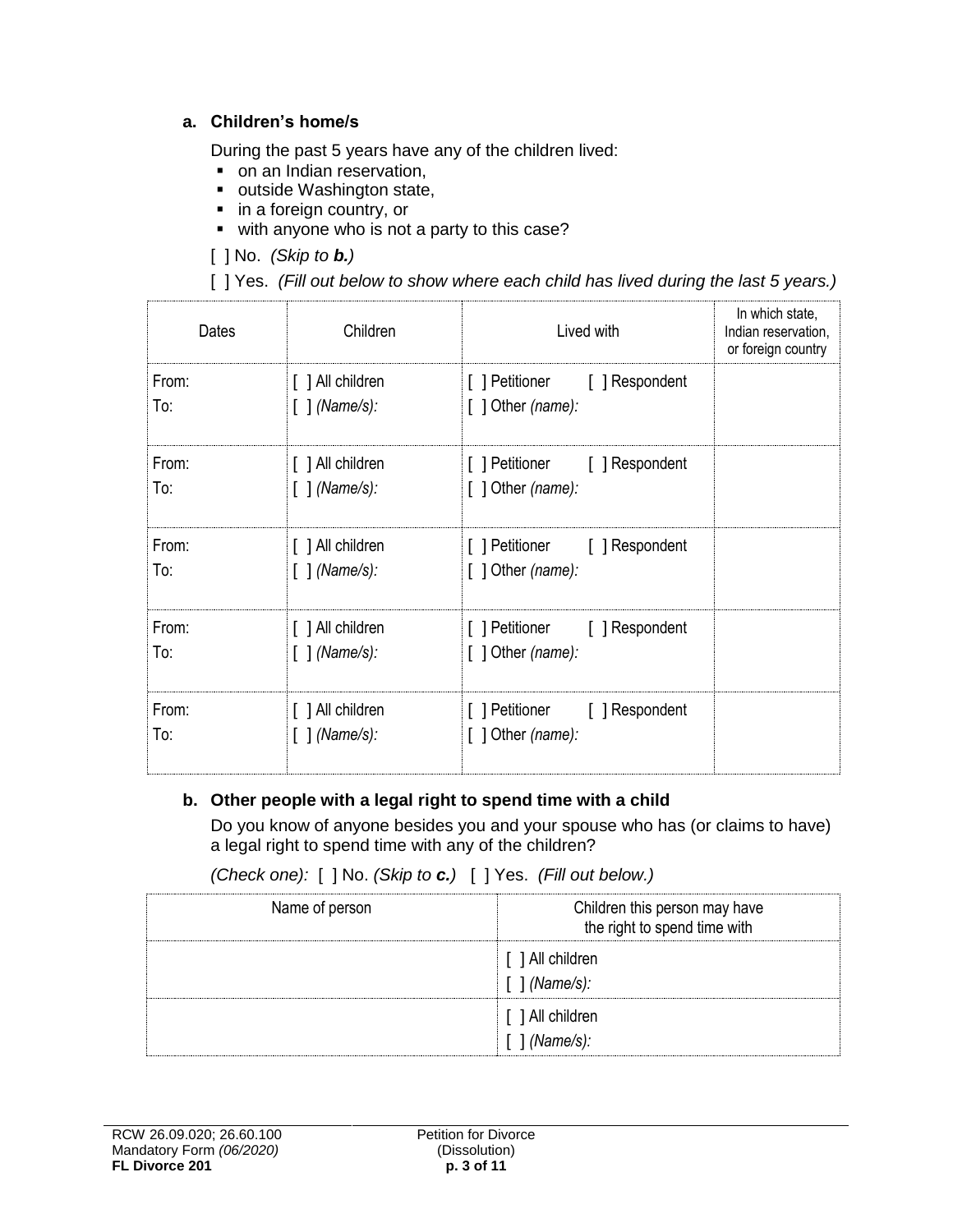#### **c. Other court cases involving a child**

Do you know of any court cases involving any of the children? *(Check one):* [ ] No. *(Skip to* 7*.)* [ ] Yes. *(Fill out below.)*

| Kind of case<br>(Family Law, Criminal,<br>Protection Order, Juvenile,<br>Dependency, Other) | County and<br><b>State</b> | Case number<br>and year | Children                    |
|---------------------------------------------------------------------------------------------|----------------------------|-------------------------|-----------------------------|
|                                                                                             |                            |                         | [ ] All children            |
|                                                                                             |                            |                         | [ ] (Name/s):               |
|                                                                                             |                            |                         | [ ] All children            |
|                                                                                             |                            |                         | [ ] (Name/s):               |
|                                                                                             |                            |                         | [ ] All children            |
|                                                                                             |                            |                         | $[ ]$ (Name/s):             |
|                                                                                             |                            |                         | [ ] All children            |
|                                                                                             |                            |                         | $\lceil$ $\lceil$ (Name/s): |

#### 7. **Jurisdiction over the children** (RCW 26.27.201 – .221, .231, .261, .271)

- [ ] Does not apply. My spouse and I have **no** children together who are still dependent.
- [ ] The court **can** approve a *Parenting Plan* for the children my spouse and I have together because *(check all that apply; if a box applies to all of the children, you may write "the children" instead of listing names):*
	- [ ] **Exclusive, continuing jurisdiction**  A Washington court has already made a custody order or parenting plan for the children, and the court still has authority to make other orders for *(children's names):* .
	- [ ] **Home state jurisdiction** Washington is the children's home state because *(check all that apply):* 
		- [ ] *(Children's names):* lived in Washington with a parent or someone acting as a parent for at least the 6 months just before this case was filed, or if the children are less than 6 months old, they have lived in Washington with a parent or someone acting as a parent since birth.
			- [] There were times the children were not in Washington in the 6 months just before this case was filed (or since birth if they are less than 6 months old), but those were temporary absences.
		- [ ] *(Children's names):* do not live in Washington right now, but Washington was the children's home state sometime in the 6 months just before this case was filed, and a parent or someone acting as a parent of the children still lives in Washington.
		- [ ] *(Children's names):* do not have another home state.
	- [ ] **No home state or home state declined** No court of any other state (or tribe) has the jurisdiction to make decisions for *(children's names):*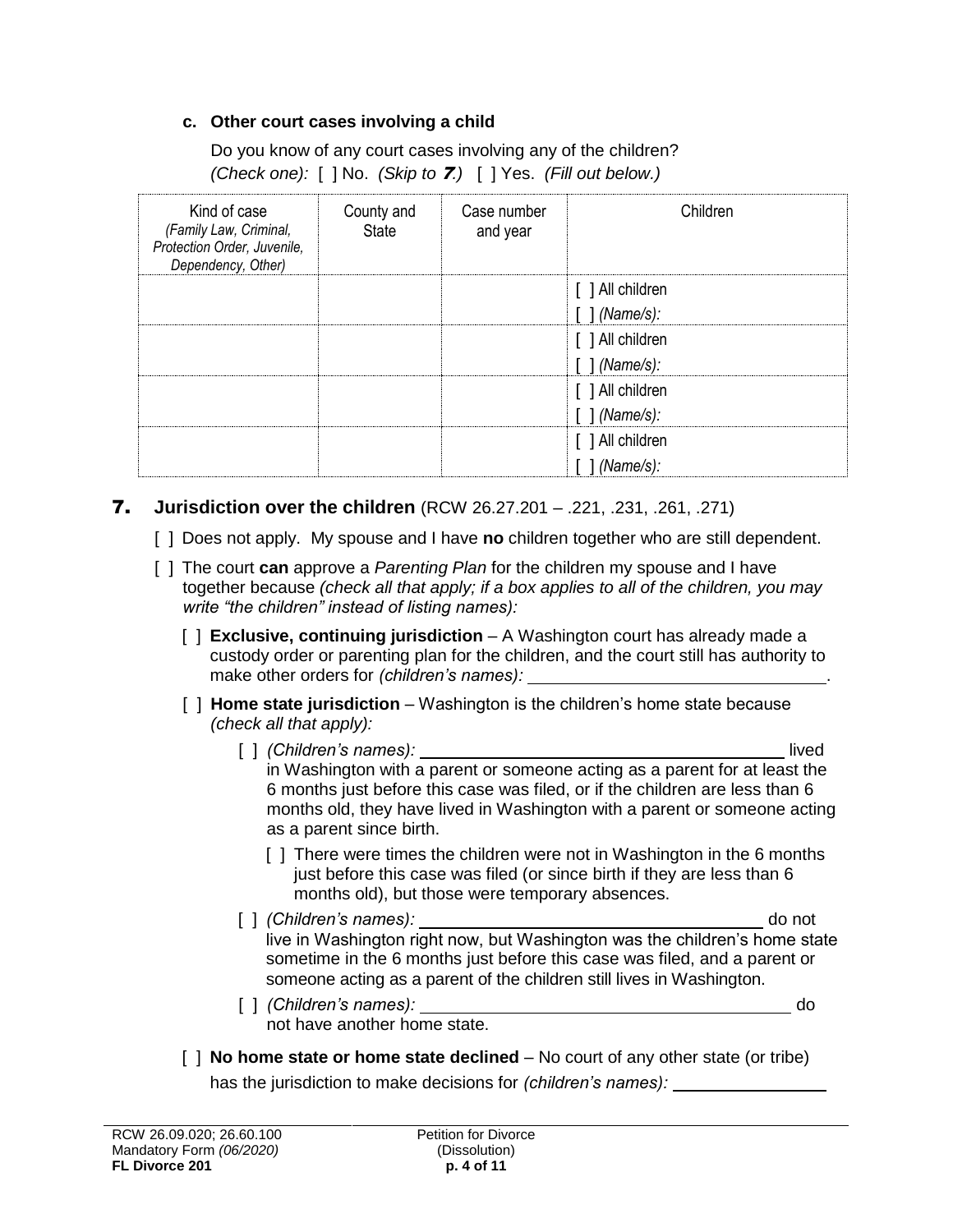home state (or tribe) decided it is better to have this case in Washington **and:**

- The children and a parent or someone acting as a parent have ties to Washington beyond just living here; **and**
- There is a lot of information (substantial evidence) about the children's care, protection, education and relationships in this state.
- [ ] **Other state declined** The courts in other states (or tribes) that might be *(children's names):*  $\qquad$   $\qquad$   $\qquad$   $\qquad$   $\qquad$   $\qquad$   $\qquad$   $\qquad$   $\qquad$   $\qquad$   $\qquad$   $\qquad$   $\qquad$   $\qquad$   $\qquad$   $\qquad$   $\qquad$   $\qquad$   $\qquad$   $\qquad$   $\qquad$   $\qquad$   $\qquad$   $\qquad$   $\qquad$   $\qquad$   $\qquad$   $\qquad$   $\qquad$   $\qquad$   $\qquad$   $\qquad$   $\qquad$   $\qquad$   $\qquad$

have refused to take this case because it is better to have this case in Washington.

- [ ] **Temporary emergency jurisdiction** The court can make decisions for *(children's names):* because the children are in this state now **and** were abandoned here **or** need emergency protection because the children (or the children's parent, brother or sister) were abused or threatened with abuse. (*Check one):*
	- [ ] A custody case involving the children was filed in the children's home state *(name of state or tribe):* . Washington should take temporary emergency jurisdiction over the children until the Petitioner can get a court order from the children's home state (or tribe).
	- [ ] There is **no** valid custody order or open custody case in the children's home state *(name of state or tribe):* . If no case is filed *in the children's home state (or tribe)* by the time the children have been in Washington for 6 months, (date) \_\_\_\_\_\_\_\_\_\_\_\_\_\_\_\_\_, Washington should have final jurisdiction over the children.
- [ ] Other reason *(specify):*
- [ ] The court **cannot** approve a *Parenting Plan* because the court does not have jurisdiction over the children.

## 8. **Parenting Plan**

- [ ] My spouse and I have **no** children together who are under 18 years old.
- [ ] I ask the court to order a *Parenting Plan* for the children my spouse and I have together. I will file and serve my proposed *Parenting Plan* (form FL All Family 140) *(check one):*
	- [ ] at the same time as this *Petition*.
	- [ ] later.
- [ ] The court **cannot** approve a *Parenting Plan* because the court does not have jurisdiction over the children.

## 9. **Child Support**

- [ ] My spouse and I have **no** children together who are still dependent.
- [ ] **Court Order –** I ask the court to order child support (including medical support) according to state law for the children my spouse and I have together. *(You may ask for a court order of child support even if there is already an administrative order. The court order will replace the administrative order to the extent the court order is different.)*
	- [ ] I ask the court to order my spouse to pay his/her proportionate share of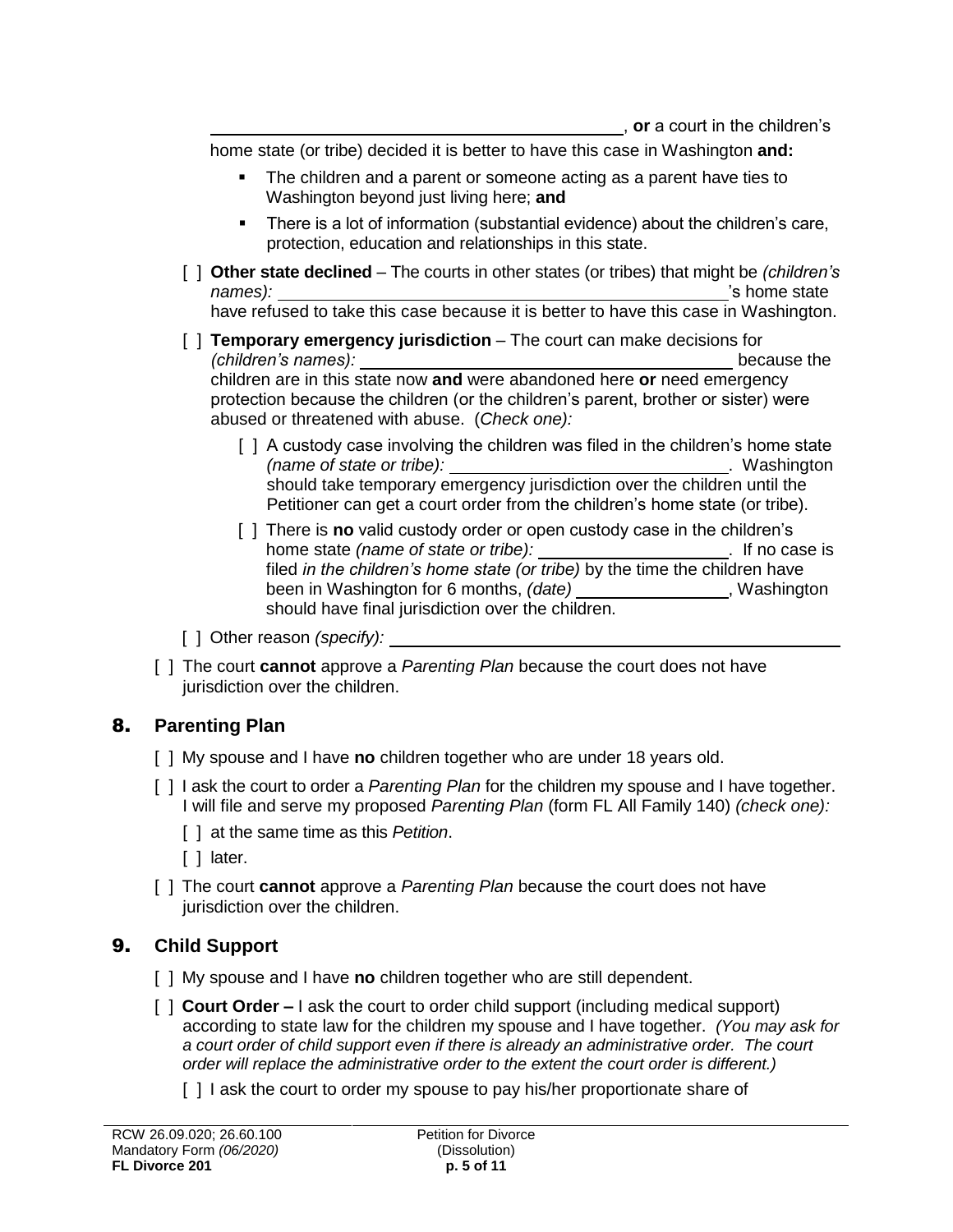*(check all that apply):* [ ] day care expenses

- [] long-distance transportation expenses
- [ ] education expenses
- [ ] post-secondary (college or vocational school) support
- [ ] other child-related expenses *(specify):*
- [ ] I ask the court to order that we have the right to claim the children as dependents for purposes of personal tax exemptions and associated tax credits on our tax forms as follows *(describe):*

*Important! Although the personal tax exemptions are currently suspended through tax year 2025, other tax benefits may flow from claiming a child as dependent.*

[ ] **Administrative Order –** There is no need for the court to make a child support order. The DSHS Division of Child Support (DCS) has already established an administrative child support order for the children my spouse and I have together in DCS case number/s: . I am not asking the

court to make a different child support order.

*DCS child support orders do not cover tax issues or post-secondary (college or vocational school) support.* Because these issues are not in the administrative order, I ask the court to order *(check all that apply):*

- [ ] we have the right to claim the children as dependents for purposes of personal tax exemptions and associated tax credits on our tax forms as follows *(describe):*
- [ ] my spouse to pay his/her proportionate share of post-secondary (college or vocational school) support.

# 10. **Children from other relationships**

- [ ] Neither spouse has children from other relationships who are still dependent.
- [ ] I have the following dependent children who are not from this relationship *(list name/s and age/s):* .
- [ ] My spouse has the following dependent children who are not from this relationship *(list name/s and age/s):* .

# 11. **Written Agreements**

*Have you and your spouse signed a prenuptial agreement, separation contract, or community property agreement?*

*(Check one):* [ ] No. *(Skip to* 12*.)* [ ] Yes. *(Fill out below.)*

Type of written agreement:

Date of written agreement: \_\_\_\_

Should the court enforce this agreement?

*(Check one):* [ ] Yes [ ] No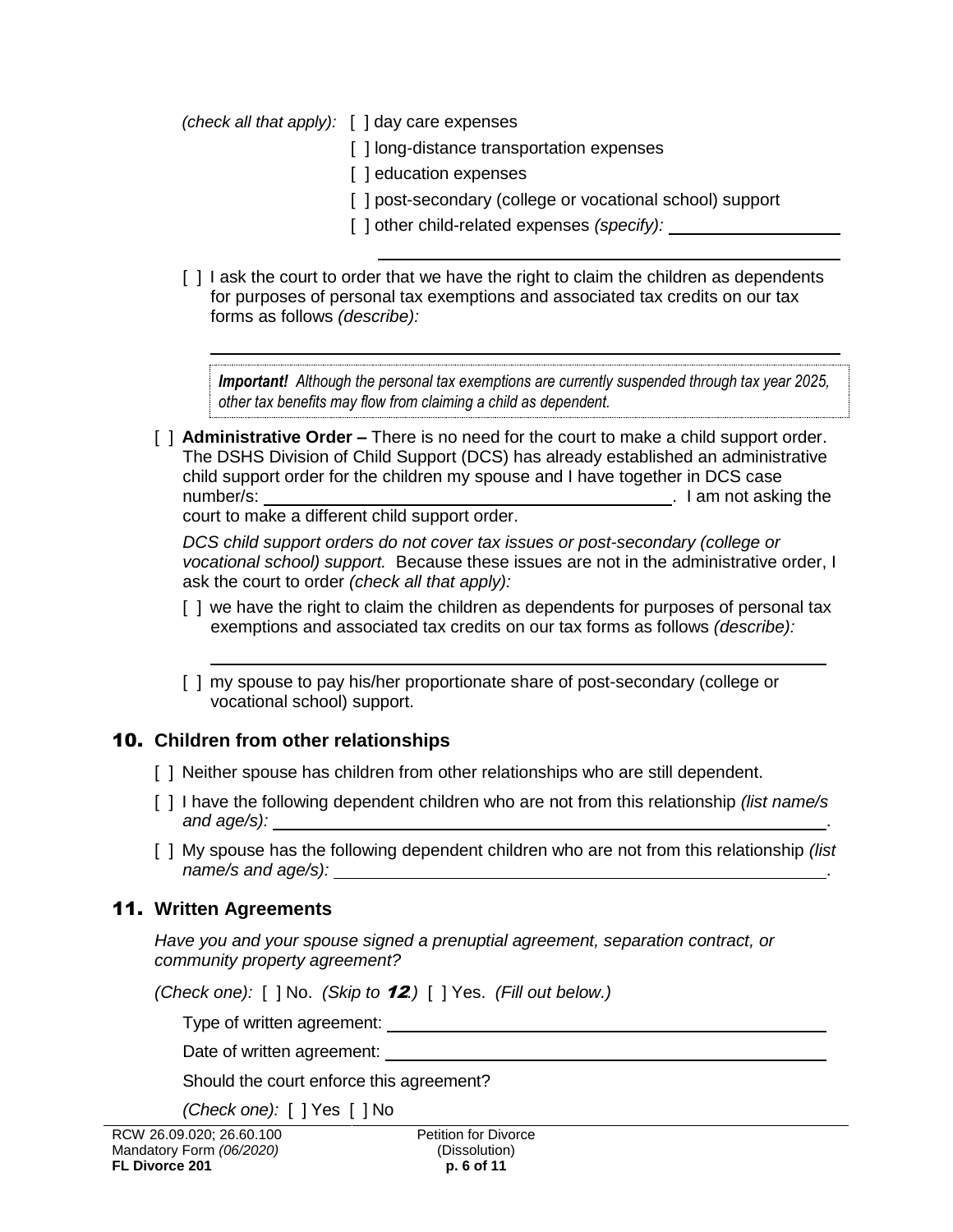If No, why not?

#### 12. **Real Property** (land or home)

- [ ] Neither spouse owns any real property.
- [ ] I ask the court to divide the real property according to the written agreement described in 11 above.
- [ ] I ask the court to divide the real property fairly (equitably), as explained below:

| <b>Real Property Address</b> | <b>Tax Parcel Number</b> | Who should own this property? |
|------------------------------|--------------------------|-------------------------------|
|                              |                          | [ ] Petitioner [ ] Respondent |
|                              |                          | [ ] Petitioner [ ] Respondent |
|                              |                          | [ ] Petitioner [ ] Respondent |

- [ ] I ask the court to divide the real property fairly (equitably) as the court decides.
- [ ] The court does not have jurisdiction to divide the real property.
- [ ] Other *(specify):*
- 13. **Personal Property** (possessions, assets, or business interests of any kind)
	- [ ] We have already divided the property fairly. I ask the court to order that each spouse will keep any personal property that s/he now has or controls.
	- [ ] I ask the court to divide the personal property according to the written agreement described in 11 above.
	- [ ] I ask the court to divide the personal property fairly (equitably), as explained below:

| List property (include vehicles, pensions/retirement, insurance,<br>bank accounts, furniture, businesses, etc. Do not list more than<br>the last four digits of any account number.): | Who should own this<br>property? |
|---------------------------------------------------------------------------------------------------------------------------------------------------------------------------------------|----------------------------------|
|                                                                                                                                                                                       | [ ] Petitioner [ ] Respondent    |
|                                                                                                                                                                                       | [ ] Petitioner [ ] Respondent    |
|                                                                                                                                                                                       | [ ] Petitioner [ ] Respondent    |
|                                                                                                                                                                                       | [ ] Petitioner [ ] Respondent    |
|                                                                                                                                                                                       | [ ] Petitioner [ ] Respondent    |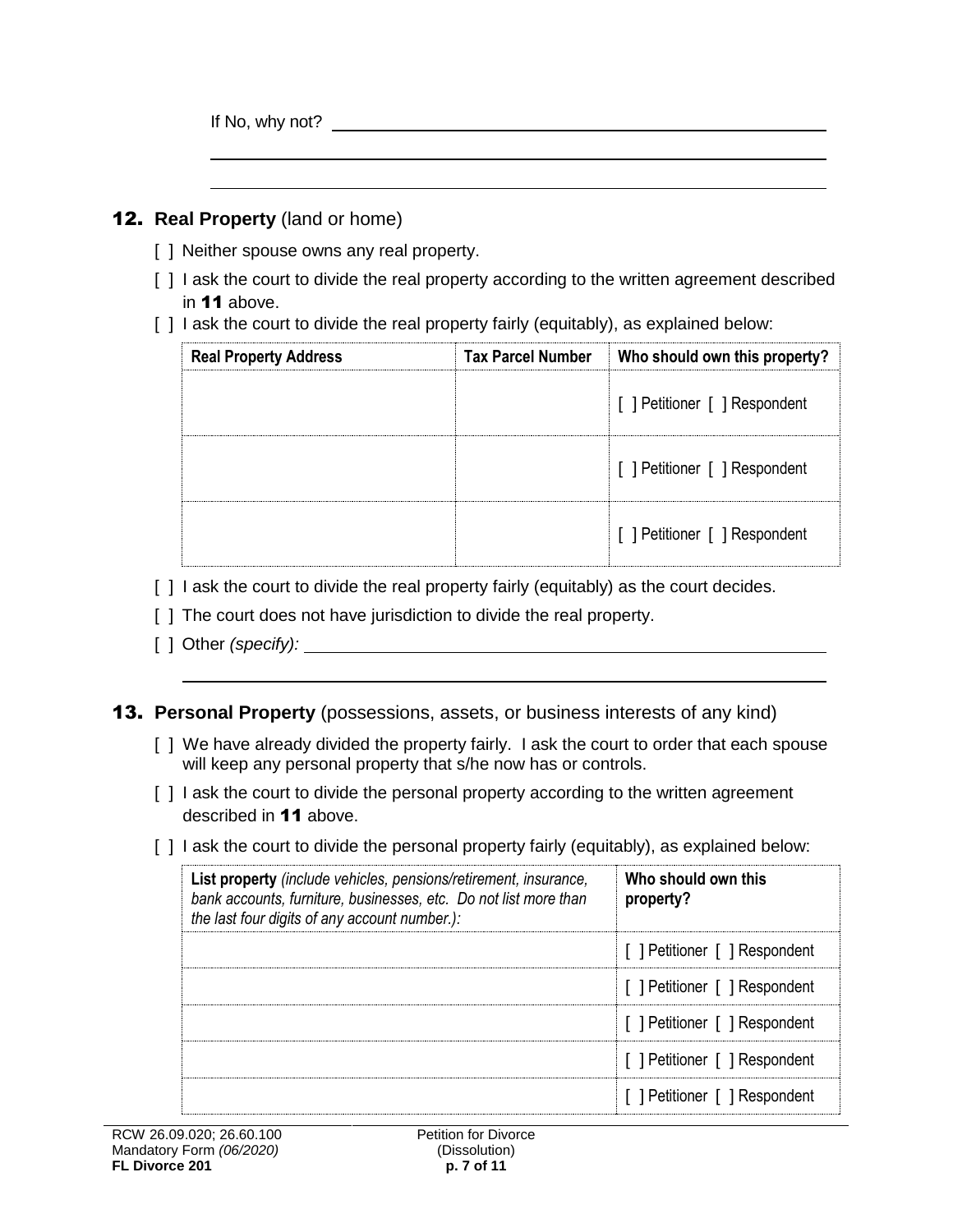| List property (include vehicles, pensions/retirement, insurance,<br>bank accounts, furniture, businesses, etc. Do not list more than<br>the last four digits of any account number.): | Who should own this<br>property? |
|---------------------------------------------------------------------------------------------------------------------------------------------------------------------------------------|----------------------------------|
|                                                                                                                                                                                       | [ ] Petitioner [ ] Respondent    |
|                                                                                                                                                                                       | [ ] Petitioner [ ] Respondent    |
|                                                                                                                                                                                       | [ ] Petitioner [ ] Respondent    |

- [ ] I ask the court to divide the personal property fairly (equitably) as the court decides.
- [ ] The court does not have jurisdiction to divide the personal property.
- [ ] Other: \_\_\_\_\_\_\_\_\_\_\_

14. **Debts** (mortgages, loans, credit cards, other money owed)

- [ ] I am not aware of any debts.
- [] I ask the court to order each spouse to be responsible for debts s/he incurred (made) after the date of separation.
- [ ] I ask the court to divide the debts according to the written agreement described in 11 above.
- [ ] I ask the court to make the following orders about debts *(check all that apply):*
	- [] Each spouse is responsible for the debts that are now only in his/her own name.
	- [ ] Divide the debts fairly (equitably), as explained below:

| Debt Amount | <b>Creditor</b> (person or company owed this debt) | Who should pay this debt?     |
|-------------|----------------------------------------------------|-------------------------------|
|             |                                                    | [ ] Petitioner [ ] Respondent |
|             |                                                    | [ ] Petitioner [ ] Respondent |
|             |                                                    | [ ] Petitioner [ ] Respondent |
|             |                                                    | [ ] Petitioner [ ] Respondent |
|             |                                                    | [ ] Petitioner [ ] Respondent |
|             |                                                    | [ ] Petitioner [ ] Respondent |
|             |                                                    | [ ] Petitioner [ ] Respondent |
|             |                                                    | [ ] Petitioner [ ] Respondent |

[ ] Divide the debts fairly (equitably) as the court decides.

- [] The court does not have jurisdiction to divide the debts.
- [ ] Other: \_\_\_\_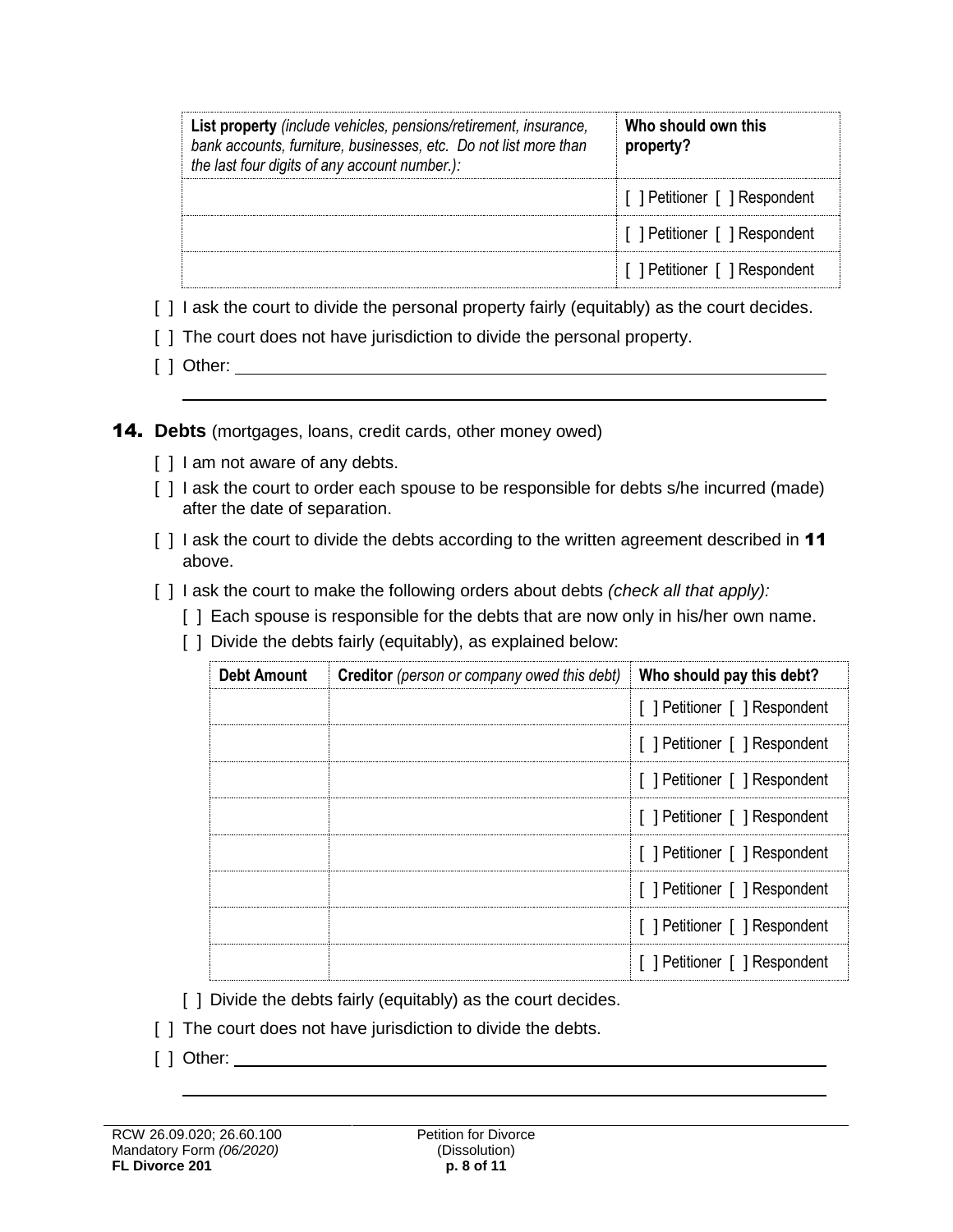## 15. **Spousal Support** (maintenance/alimony)

- [ ] Spousal support is **not** needed.
- [ ] Spousal support **is** needed. The [ ] Petitioner [ ] Respondent has the ability to pay and should pay support:

.

- [ ] as decided by the court.
- [ ] \$ every month until *(date or event):*
- [ ] according to the written agreement described in **11** above.
- [ ] other:

## 16. **Fees and Costs**

- [ ] No request.
- [ ] Order my spouse to pay my lawyer's fees, other professional fees, and costs for this case.

# 17. **Protection Order**

*Do you want the court to issue an Order for Protection as part of the final orders in this case?*

- [ ] **No.**I do not want an *Order for Protection*.
- [ ] **Yes.** *(You must file a Petition for Order for Protection, form DV-1.015 for domestic violence, or form UHST-02.0200 for harassment. You may file your Petition for Order for Protection using the same case number assigned to this case.)*

*Important! If you need protection now, ask the court clerk about getting a Temporary Order for Protection.*

[ ] **There already is an** *Order for Protection* **between my spouse and me.**

Court that issued the order:

Case number:

Expiration date:

# 18. **Restraining Order**

*Do you want the court to issue a Restraining Order as part of the final orders in this case?* 

- [ ] **No.** *(Skip to* 19*.)*
- [ ] **Yes.** *Check the type of orders you want:*
	- [ ] **Do not disturb**  Order the Respondent not to disturb my peace or the peace of any child listed in 6.
	- [ ] **Stay away** Order the Respondent not to go onto the grounds of or enter my home, workplace, or school, and the daycare or school of any child listed in 6.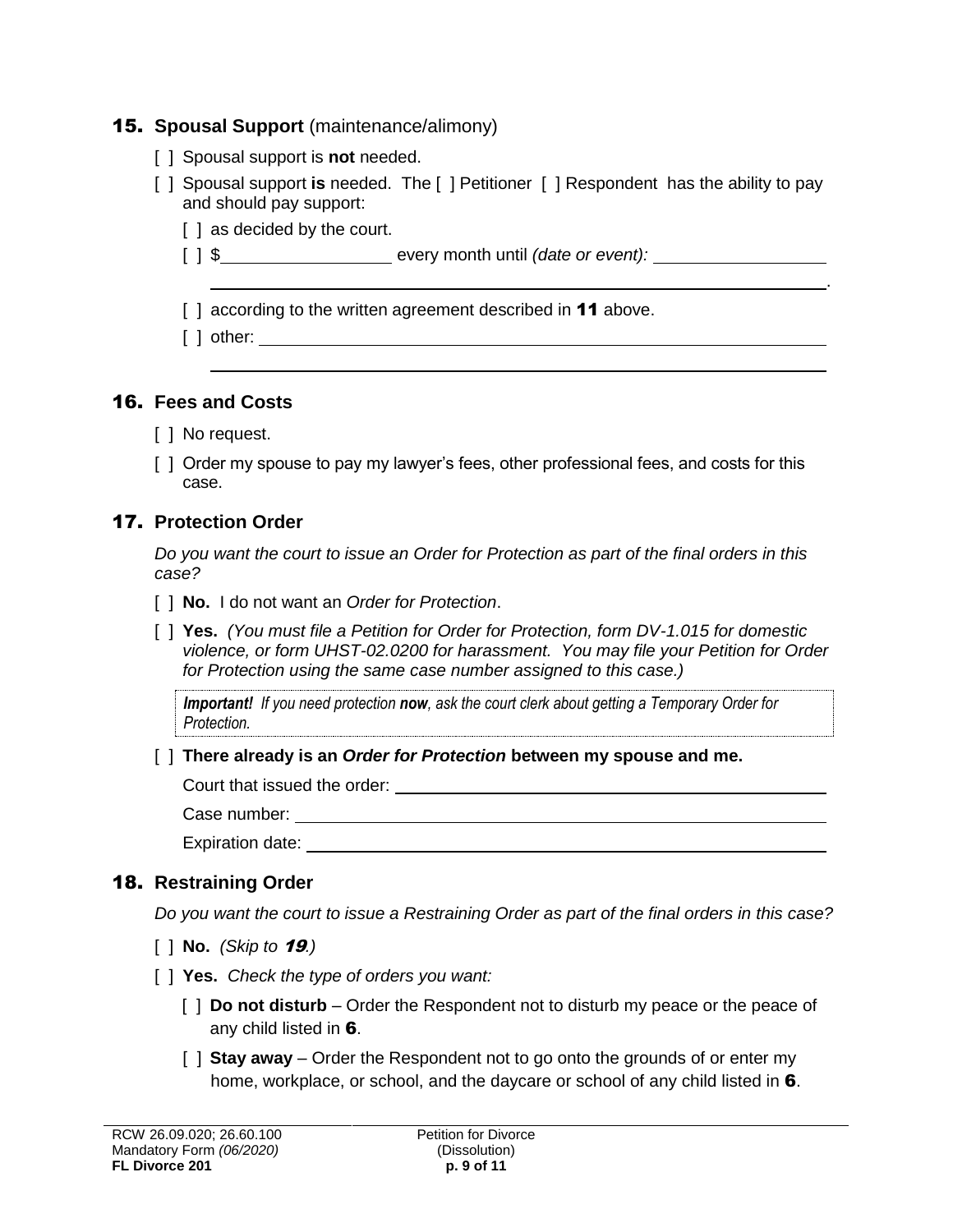[ ] Also, not knowingly to go or stay within feet of my home, workplace, school, or the daycare or school of any child listed in 6.

#### [  $\vert$  **Do not hurt or threaten** – Order the Respondent:

- Not to assault, harass, stalk, or molest me or any child listed in  $6$ ; and
- Not to use, try to use, or threaten to use physical force against me or the children that would reasonably be expected to cause bodily injury.

*Warning! If the court makes this order, the court must consider if weapons restrictions are required by state law; federal law may also prohibit the Restrained Person from possessing firearms or ammunition.* 

#### [  $\parallel$  **Prohibit weapons and order surrender** – Order the Respondent:

- Not to access, possess, or obtain any firearms, other dangerous weapons, or concealed pistol licenses until the Order ends, **and**
- To immediately surrender any firearms, other dangerous weapons, and any concealed pistol licenses that he/she possesses to *(check one):* [ ] the police chief or sheriff. [ ] his/her lawyer. [ ] other person *(name):* .

#### [ ] **Other restraining orders:**

*Important! If you want a restraining order now, you must file a Motion for Temporary Family Law Order and Restraining Order (FL Divorce 223) or a Motion for Immediate Restraining Order (Ex Parte) (FL Divorce 221).*

*first middle last*

#### 19. **Name Change**

- [ ] No request.
- [ ] Change the Petitioner's name to: \_\_\_\_\_\_\_\_

#### 20. **Other requests, if any**

#### **Petitioner fills out below:**

I declare under penalty of perjury under the laws of the state of Washington that the facts I have provided on this form are true.

| Signed at <i>(city and state):</i>            |                         | Date: |  |
|-----------------------------------------------|-------------------------|-------|--|
|                                               |                         |       |  |
| Petitioner signs here                         | Print name              |       |  |
| Petitioner's lawyer (if any) fills out below: |                         |       |  |
|                                               |                         |       |  |
| Petitioner's lawyer signs here                | Print name and WSBA No. | Date  |  |